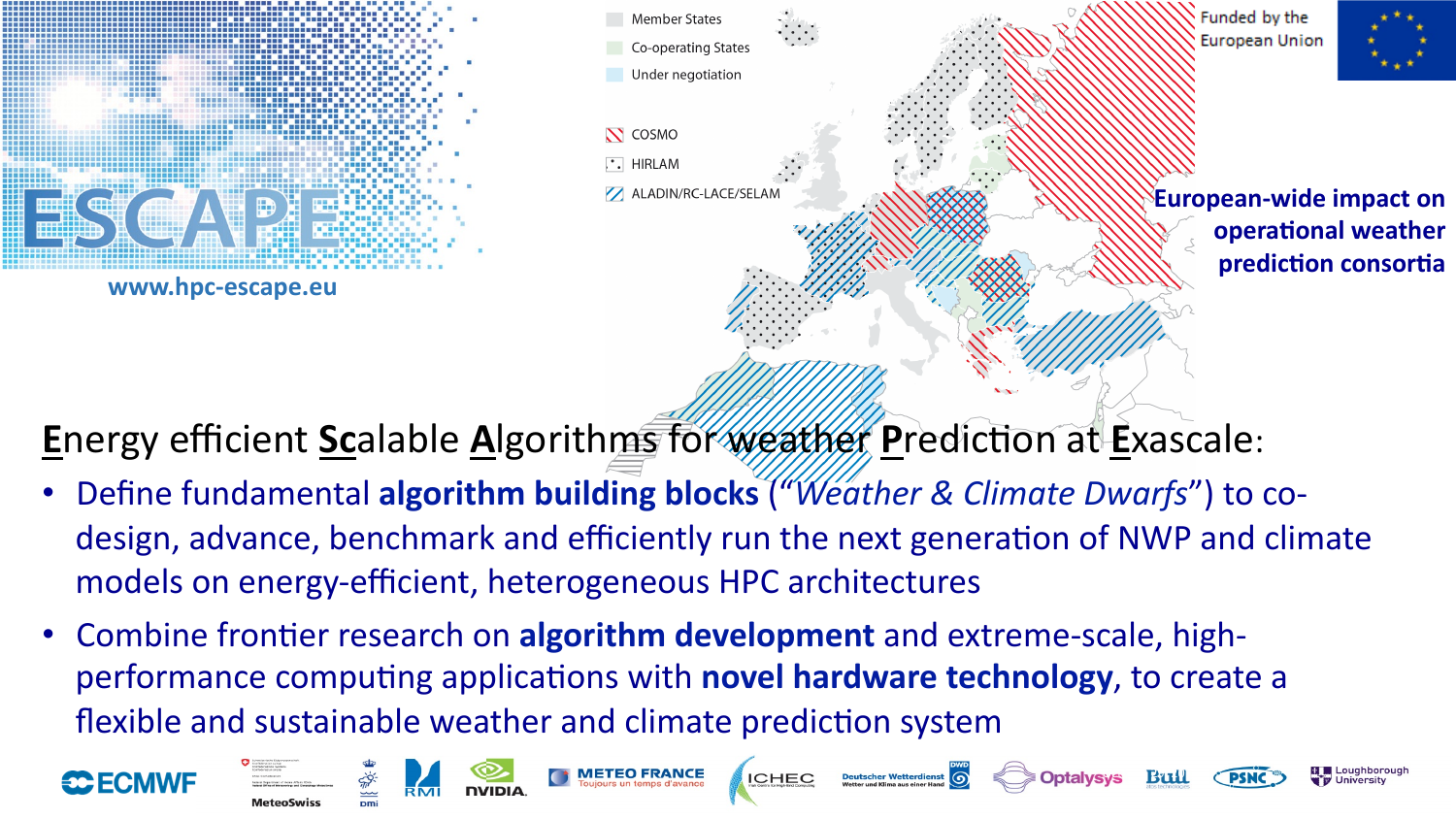



## **Anticipated technology and usage**

**Weather and climate prediction codes are large and heterogeneous, 24/7** production codes with strict time-to-solution / energy-to-solution requirements

EsD must provide:

- Substantial advances in energy-aware acceleration and computational speed, to allow ESCAPE dwarfs to have a particular focus on compact stencil, global communication avoiding, resilient, massively-parallel algorithms and multi-level time-stepping strategies
- 'Mainstream' developments such as **GPU and CPU** technologies (and a novel optical processor), and the use of **new programming models and DSLs**

**ICHEC** 

• Enhanced **compiler development** to facilitate code porting